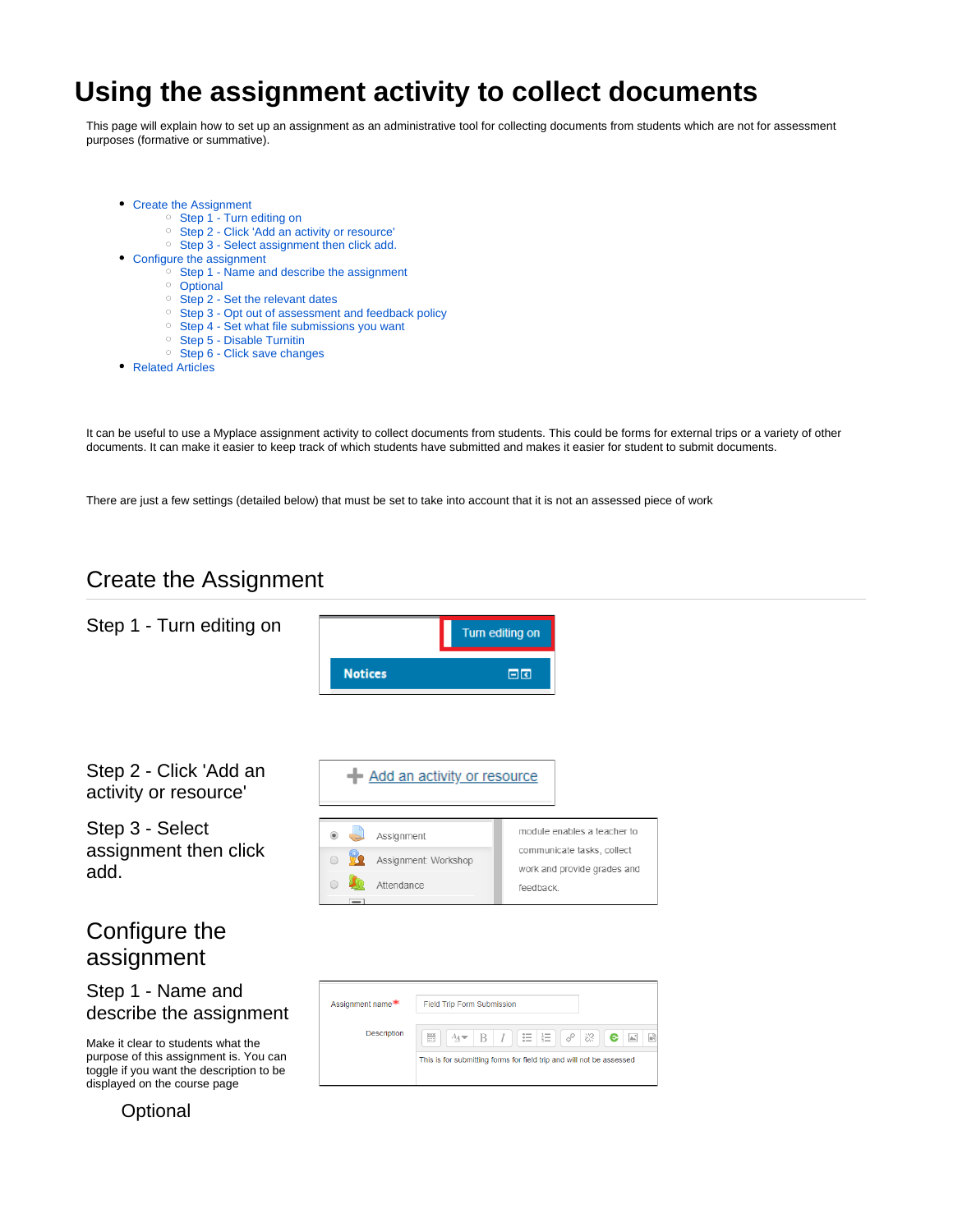You can add any files that will be useful (such as forms that students will fill out) in the 'additional files' section

Additional files (?)

 $\Box$ 

#### <span id="page-1-0"></span>Step 2 - Set the relevant dates

You don't have to set any dates but If you wish, you can set a due date to help communicate to the students when you would like the form submitted by.

You could also only allow submissions from a certain date if, for example, you don't want students to submit the form until a lecture covering what's required has taken place.

### <span id="page-1-1"></span>Step 3 - Opt out of assessment and feedback policy

Select the checkbox to opt out, since this assignment is just for collecting documents and isn't an assessed piece of work

#### <span id="page-1-2"></span>Step 4 - Set what file submissions you want

Make sure the 'File submissions' box is checked and the others are unchecked.

You can also set the max number of uploaded files, max submission size and also choose which file types you will allow.

#### <span id="page-1-3"></span>Step 5 - Disable Turnitin

|              | $\triangleright$ $\blacksquare$ Files |  |          |      |        |    |            |  |             |  |        |  |  |          |  |
|--------------|---------------------------------------|--|----------|------|--------|----|------------|--|-------------|--|--------|--|--|----------|--|
|              |                                       |  |          |      |        |    |            |  |             |  |        |  |  |          |  |
|              |                                       |  |          |      |        |    |            |  |             |  |        |  |  |          |  |
| Availability |                                       |  |          |      |        |    |            |  |             |  |        |  |  |          |  |
|              | Allow submissions from (2)            |  | $13 - r$ |      | August | ۳. | $2019$ $*$ |  | $00 *$      |  | 00 ▼ 面 |  |  | ■ Enable |  |
|              | Due date $\circled{?}$                |  | 20       | $ +$ | August | ۷. | $2019$ $*$ |  | $00 \times$ |  | 00 ▼   |  |  | Enable   |  |

\* Strathclyde assessment and feedback policy r maacaattici<br>this informa ccuoach<br>iuld be ei  $\frac{S}{S}$  and it will be displayed to the student below the assignment details.<br>This activity is not covered by the University Assessment and Feedback Policy Marks to be released by  $\circled{2}$  13 **v** August **v** 2019 **v** 14 **v** 45 **v** 11

| $\sim$ Submission types              |                              |
|--------------------------------------|------------------------------|
| Submission types                     |                              |
| Maximum number of uploaded files (?) | $20 *$                       |
| Maximum submission size (?)          | Site upload limit (1000MB) * |
| Accepted file types (?)              | Choose                       |
|                                      | No selection                 |
| Word limit (?)                       | <b>Enable</b>                |

| Turnitin plagiarism plugin settings |            |                          |
|-------------------------------------|------------|--------------------------|
|                                     | <b>IQM</b> | Launch Quickmark Manager |
| <b>Enable Turnitin</b>              |            |                          |

## <span id="page-1-4"></span>Step 6 - Click save changes

# <span id="page-1-5"></span>Related Articles

- [How can I check if students can see an assignments' grade and feedback?](https://wiki.lte.strath.ac.uk/pages/viewpage.action?pageId=90079311) (Myplace Support) <sup>o</sup> [assignment](https://wiki.lte.strath.ac.uk/label/assignment)
	- [visibility](https://wiki.lte.strath.ac.uk/label/visibility)
- [Late Submissions in Myplace](https://wiki.lte.strath.ac.uk/display/MS/Late+Submissions+in+Myplace) (Myplace Support)
	- <sup>o</sup> [student](https://wiki.lte.strath.ac.uk/label/student)
	- $\circ$  [late](https://wiki.lte.strath.ac.uk/label/late)
	- <sup>o</sup> [assignment](https://wiki.lte.strath.ac.uk/label/assignment)
- [What should I do if I cannot see a student's submission within an assignment submission list?](https://wiki.lte.strath.ac.uk/pages/viewpage.action?pageId=3015134) (Myplace Support)
	- [assignment](https://wiki.lte.strath.ac.uk/label/assignment)
	- [staff](https://wiki.lte.strath.ac.uk/label/staff)
	- <sup>o</sup> [grading](https://wiki.lte.strath.ac.uk/label/grading) <sup>o</sup> [kb-troubleshooting-article](https://wiki.lte.strath.ac.uk/label/kb-troubleshooting-article)
	- <sup>o</sup> [delete](https://wiki.lte.strath.ac.uk/label/delete)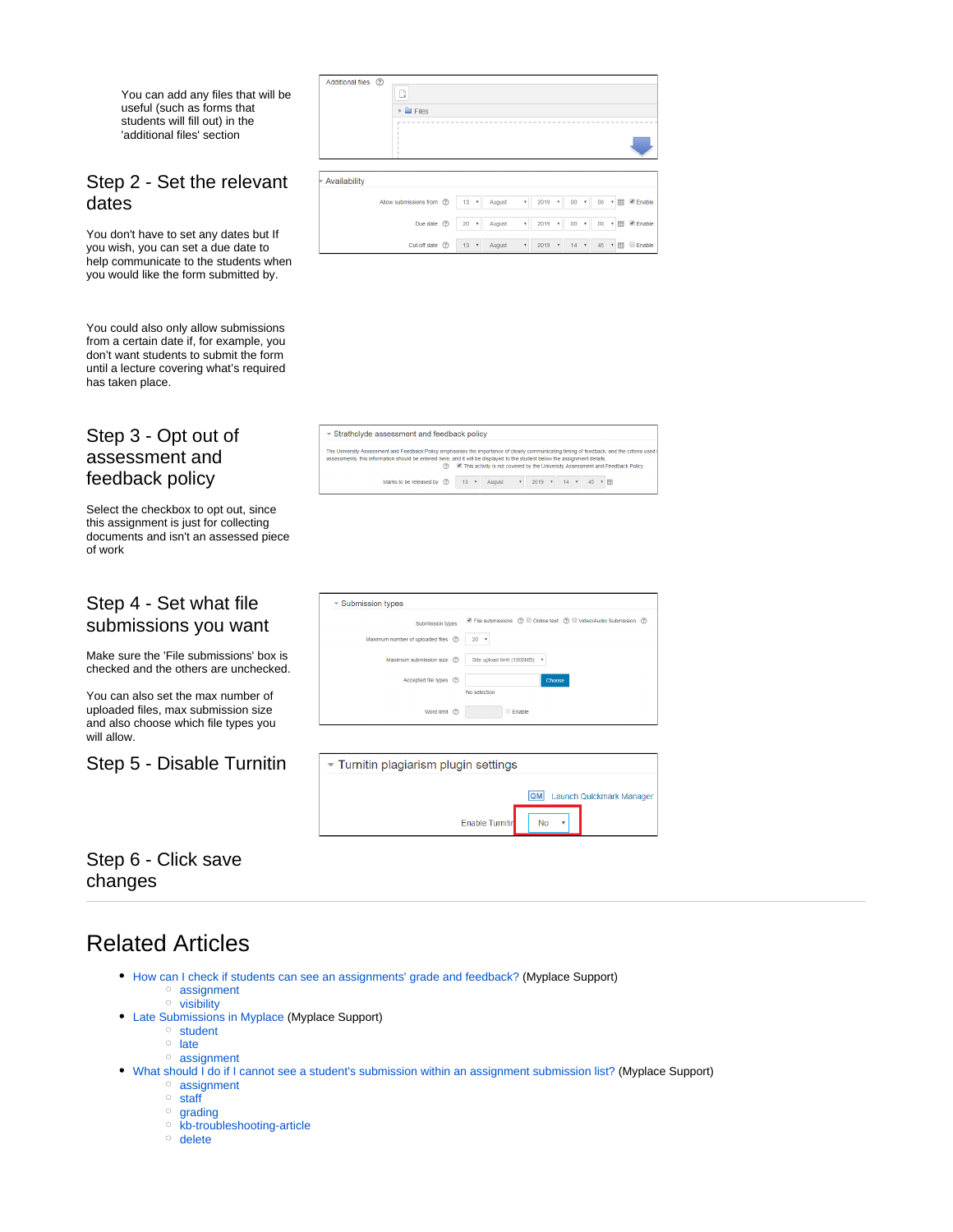- [How to submit an assignment](https://wiki.lte.strath.ac.uk/display/MS/How+to+submit+an+assignment) (Myplace Support)
	- <sup>o</sup> [classes](https://wiki.lte.strath.ac.uk/label/classes)
		- <sup>o</sup> [student](https://wiki.lte.strath.ac.uk/label/student)
		- <sup>o</sup> [submissions](https://wiki.lte.strath.ac.uk/label/submissions)
		- [assignment](https://wiki.lte.strath.ac.uk/label/assignment)
- [How do I give group marks but my assignment is in individual submission mode?](https://wiki.lte.strath.ac.uk/pages/viewpage.action?pageId=86736904) (Myplace Support)
	- <sup>o</sup> [grade](https://wiki.lte.strath.ac.uk/label/grade)
	- $\circ$  [grading](https://wiki.lte.strath.ac.uk/label/grading)
	- $\circ$  [group](https://wiki.lte.strath.ac.uk/label/group)
	- [assignment](https://wiki.lte.strath.ac.uk/label/assignment) <sup>o</sup> [submission](https://wiki.lte.strath.ac.uk/label/submission)
- [Simple Direct Grading in a Myplace Assignment](https://wiki.lte.strath.ac.uk/display/MS/Simple+Direct+Grading+in+a+Myplace+Assignment) (Myplace Support)
	- <sup>o</sup> [basic](https://wiki.lte.strath.ac.uk/label/basic)
	- <sup>o</sup> [easy](https://wiki.lte.strath.ac.uk/label/easy)
	- <sup>o</sup> [grade](https://wiki.lte.strath.ac.uk/label/grade)
	- $\circ$  [grading](https://wiki.lte.strath.ac.uk/label/grading)
	- <sup>o</sup> [assignment](https://wiki.lte.strath.ac.uk/label/assignment) <sup>o</sup> [kb-how-to-article](https://wiki.lte.strath.ac.uk/label/kb-how-to-article)
	- <sup>o</sup> [update](https://wiki.lte.strath.ac.uk/label/update)
- [Add an Assignment](https://wiki.lte.strath.ac.uk/display/MS/Add+an+Assignment) (Myplace Support)
	- [add](https://wiki.lte.strath.ac.uk/label/add)
		- <sup>o</sup> [assignment](https://wiki.lte.strath.ac.uk/label/assignment)
		- <sup>o</sup> [activity](https://wiki.lte.strath.ac.uk/label/activity)
		- <sup>o</sup> [setting](https://wiki.lte.strath.ac.uk/label/setting)
		- [kb-how-to-article](https://wiki.lte.strath.ac.uk/label/kb-how-to-article)
- [Grade Visibility Anonymous Marking](https://wiki.lte.strath.ac.uk/display/MS/Grade+Visibility+Anonymous+Marking) (Myplace Support)
	- o [grade](https://wiki.lte.strath.ac.uk/label/grade)
	- $\circ$  [visible](https://wiki.lte.strath.ac.uk/label/visible)
	- [visibility](https://wiki.lte.strath.ac.uk/label/visibility)
	- o [show](https://wiki.lte.strath.ac.uk/label/show)
	- <sup>o</sup> [hide](https://wiki.lte.strath.ac.uk/label/hide)
	- o [gradebook](https://wiki.lte.strath.ac.uk/label/gradebook)
	- $\circ$  [student](https://wiki.lte.strath.ac.uk/label/student)
	- [see](https://wiki.lte.strath.ac.uk/label/see)
	- [mark](https://wiki.lte.strath.ac.uk/label/mark)
	- <sup>o</sup> [assignment](https://wiki.lte.strath.ac.uk/label/assignment)
- [Grade Visibility Marking Workflow](https://wiki.lte.strath.ac.uk/display/MS/Grade+Visibility+Marking+Workflow) (Myplace Support)
	- <sup>o</sup> [grade](https://wiki.lte.strath.ac.uk/label/grade)
	- <sup>o</sup> [visibility](https://wiki.lte.strath.ac.uk/label/visibility)
	- o [marking](https://wiki.lte.strath.ac.uk/label/marking)
	- [workflow](https://wiki.lte.strath.ac.uk/label/workflow)
	- <sup>o</sup> [student](https://wiki.lte.strath.ac.uk/label/student) <sup>o</sup> [gradebook](https://wiki.lte.strath.ac.uk/label/gradebook)
	- o [assignment](https://wiki.lte.strath.ac.uk/label/assignment)
	- [see](https://wiki.lte.strath.ac.uk/label/see)
	- <sup>o</sup> [show](https://wiki.lte.strath.ac.uk/label/show)
	- o [hide](https://wiki.lte.strath.ac.uk/label/hide)
- [Some Students do not appear in the Offline Grading Worksheet, what should I do?](https://wiki.lte.strath.ac.uk/pages/viewpage.action?pageId=3015131) (Myplace Support)
	- <sup>o</sup> [grading](https://wiki.lte.strath.ac.uk/label/grading)
	- o [assignment](https://wiki.lte.strath.ac.uk/label/assignment)
	- $\circ$  [staff](https://wiki.lte.strath.ac.uk/label/staff)
	- <sup>o</sup> [kb-troubleshooting-article](https://wiki.lte.strath.ac.uk/label/kb-troubleshooting-article)
	- <sup>o</sup> [delete](https://wiki.lte.strath.ac.uk/label/delete)
- [Turnitin 'Checking' Submission Points](https://wiki.lte.strath.ac.uk/display/MS/Turnitin+%27Checking%27+Submission+Points) (Myplace Support) <sup>o</sup> [student](https://wiki.lte.strath.ac.uk/label/student)
	- <sup>o</sup> [staff](https://wiki.lte.strath.ac.uk/label/staff)
	- $\circ$  [turnitin](https://wiki.lte.strath.ac.uk/label/turnitin)
	- [assignment](https://wiki.lte.strath.ac.uk/label/assignment)
- [Upload Feedback Files in Bulk](https://wiki.lte.strath.ac.uk/display/MS/Upload+Feedback+Files+in+Bulk) (Myplace Support)
	- o [bulk](https://wiki.lte.strath.ac.uk/label/bulk)
	- <sup>o</sup> [upload](https://wiki.lte.strath.ac.uk/label/upload)
	- $\circ$  [feedback](https://wiki.lte.strath.ac.uk/label/feedback)
	- <sup>o</sup> [files](https://wiki.lte.strath.ac.uk/label/files)
	- o [grade](https://wiki.lte.strath.ac.uk/label/grade)
	- o [assignment](https://wiki.lte.strath.ac.uk/label/assignment)
	- <sup>o</sup> [submission](https://wiki.lte.strath.ac.uk/label/submission)
	- $\circ$  [update](https://wiki.lte.strath.ac.uk/label/update)
- [Set Up Video and Audio Submissions](https://wiki.lte.strath.ac.uk/display/MS/Set+Up+Video+and+Audio+Submissions) (Myplace Support)
	- <sup>o</sup> [video](https://wiki.lte.strath.ac.uk/label/video)
	- [audio](https://wiki.lte.strath.ac.uk/label/audio)
	- <sup>o</sup> [submission](https://wiki.lte.strath.ac.uk/label/submission)
	- [assignment](https://wiki.lte.strath.ac.uk/label/assignment) o [estream](https://wiki.lte.strath.ac.uk/label/estream)
	-
	- <sup>o</sup> [kb-how-to-article](https://wiki.lte.strath.ac.uk/label/kb-how-to-article)
	- [staff](https://wiki.lte.strath.ac.uk/label/staff)
- [Set Up a Resubmission or Resit Assignment](https://wiki.lte.strath.ac.uk/display/MS/Set+Up+a+Resubmission+or+Resit+Assignment) (Myplace Support)
	- $^{\circ}$  [restrict](https://wiki.lte.strath.ac.uk/label/restrict) [access](https://wiki.lte.strath.ac.uk/label/access)
	- o [grade](https://wiki.lte.strath.ac.uk/label/grade)